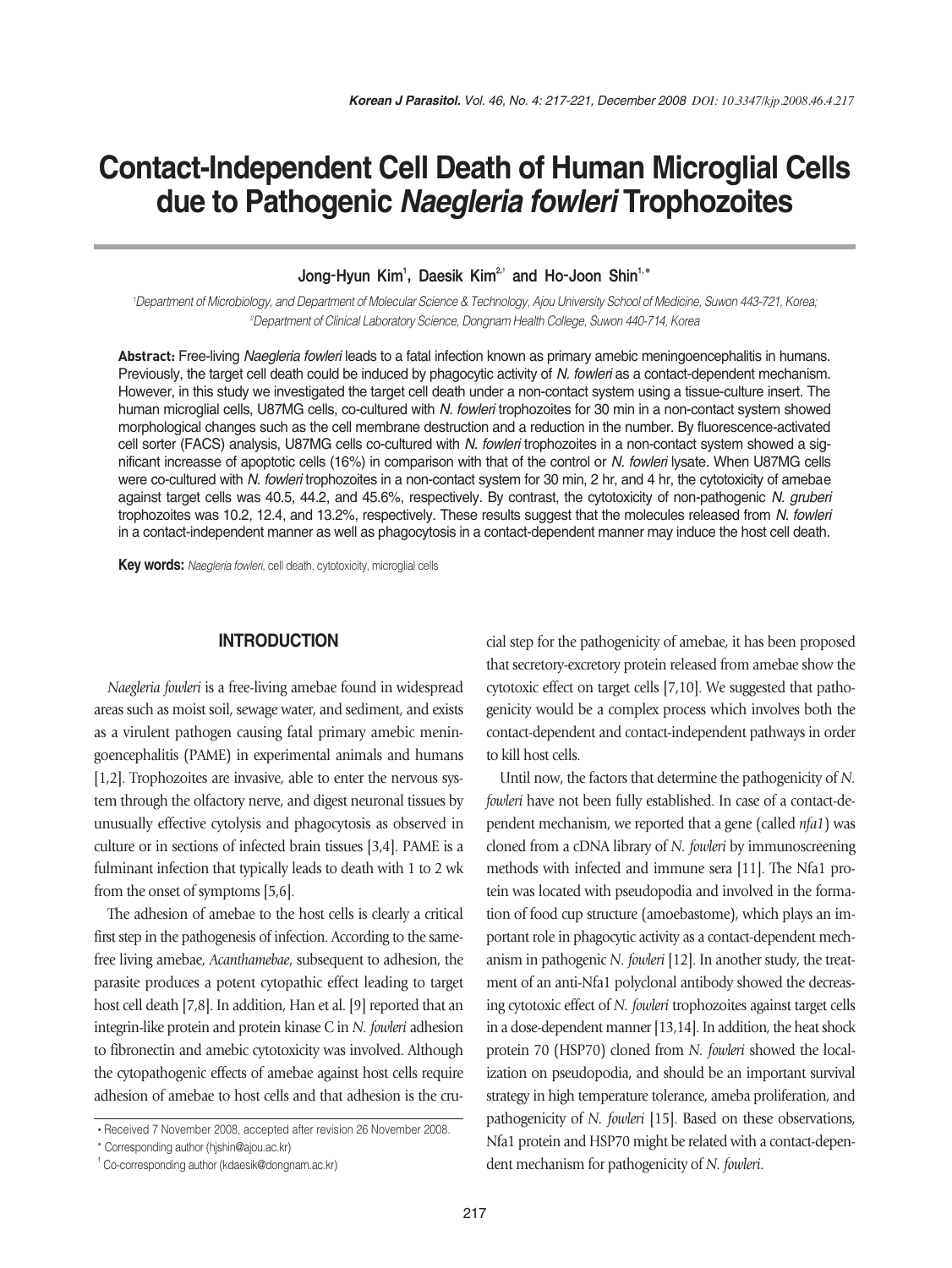In the present study, to investigate a contact-independent mechanism for pathogenicity of *N. fowleri*, human microglial cells were co-cultured indirectly with *N. fowleri* trophozoites under a non-contact system, and the morphological change and cell death were observed by a light microscope and FACS analysis, In addition, the in vitro cytotoxicity of *N. fowleri* against human microglial cells was measured.

## **MATERIALS AND METHODS**

#### Culture of *N. fowleri*, *N. gruberi*, and U87MG cells

*N. fowleri* trophozoites (ATCC No. 30215) were cultured under axenic conditions in Nelson's medium at 37℃ [16]. Before using *N. fowleri* trophozoites, their pathogenicity and cytotoxicity were tested in mice or target cells, respectively [13]. *N. fowleri* lysate was prepared according to the method of a previous paper [12]. Non-pathogenic *N. gruberi* (ATCC No. 30960) was cultured at 27℃ in modified PYNFH medium [17]. U87MG cells were grown in a monolayer in  $75$ -cm<sup>2</sup> flasks containing 12 ml of Dulbecco's modified Eagle's medium (DMEM) (Sigma, St. Louis, Missouri, USA) with 10% fetal bovine serum in a fully-humidified incubator containing 5%  $CO<sub>2</sub>$  at 37°C.

## Preparation of a non-contact culture system and light microscopic observations

The U87MG cells were seeded on 6-well tissue culture plate (Nunc, Roskilde, Denmark). For non-contact culture system, a tissue-culture insert (Nunc) with a membrane pore size of 0.2  $\mu$ m was placed in a 6-well tissue culture plate containing 2 ml of DMEM without fetal bovine serum. Then, *N. fowleri* trophozoites were put onto a tissue-culture insert and co-cultured with U87MG cells for 30 min, 2 hr, and 4 hr in 5%  $CO<sub>2</sub>$  incubator at 37°C. For a control group,  $3 \times 10^5$ /well of U87MG cells or *N. fowleri* trophozoites were seeded in a 6-well tissue culture plate. For other control experiments, *N. fowleri* trophozoites were cultured with Nelson's medium, and U87MG cells were cultured with DMEM. After 30 min, 2 hr, and 4 hr, the conditioned media were collected and used for LDH release assay, and U87MG cells for FACS analysis. The cultures were assessed under an inverted microscope (Nikon, Tokyo, Japan) and photographed for documentation during culture.

#### Flow cytometric assay

Flow cytometry experiments were performed to identify early apoptotic cells and to discriminate late apoptotic/necrotic and living cells. Apoptotic cells were detected by flow cytometry using a FACS Vantage (Becton Dickinson, Franklin Lakes, New Jersey, USA), after staining with fluorescein isothiocyanate-conjugated annexin V and propidium iodide (PI) using the Annexin V-FITC kit<sup>TM</sup> (Trevigen Inc., Gaithersbug, Maryland, USA). The U87MG cells and *N. fowleri* trophozoites were incubated at density of  $3 \times 10^5$  in a 6-well tissue culture plate for 30 min, 2 hr, and 4 hr. The U87MG cells were harvested by washing with PBS followed by treatment with trypsin-EDTA solution (Sigma). The cell pellet was resuspended in the binding buffer at a concentration of  $1 \times 10^5$  cells/ml. After adding annexin V fluorescein isothiocyanate and PI and incubating for 15 min at room temperature in the dark, the cells were run on a FACS Vantage. In this study, we used tumor necrosis factor-related apoptosis-inducing ligand (TRAIL) or *N. fowleri* lyaste for the control. TRAIL is known as the death ligand, which induces preferential apoptosis of transformed tumor cells, and *N. fowleri* lysate shows the cytotoxic effect on target cells. For each experiment,  $1 \times 10^4$ cells were analyzed using the CellQuest software (Beckton Dickinson). In FACS analysis, the lower right quadrant represents early apoptotic cells positive for annexin V and negative for PI, and the upper right quadrant represents apoptotic or necrotic cells positive for both annexin V and PI. The lower left quadrant represents healthy cells negative for annexin V and PI staining as a control.

#### LDH release assay

To evaluate the cytotoxicity of *N. fowleri* on target cells under a non-contact culture system, lactate dehydrogenase (LDH) release assay was performed according to the previous study [13]. Briefly,  $3 \times 10^5$  of *N. fowleri* trophozoites as effector cells and  $3 \times 10^5$  of U87MG cells as target cells were co-cultured in a non-contact condition which was previously described above. The supernatant containing LDH released from target cells was collected at 30 min, 2 hr, and 4 hr. As control groups, U87MG cells were directly treated with *N. fowleri* lysate or *N. gruberi* lysate (1 mg/ml) for 4 hr. For LDH release assay, 50 μl of reacted supernatant in each well was transferred onto 96-well assay plates (Nunc). After 50  $\mu$ l of the reconstituted assay buffer in CytoTox96� Non-radioactive Cytotoxicity Assay Kit (Promega, Madison, Wisconsin, USA) was added, the plate was incubated for 30 min at room temperature, and then 50  $\mu$ l of stop solution was added. The reactions were read at 490 nm with ELISA reader. Values were means  $\pm$  standard errors of 3 experiments in triplicate. The formula of in vitro cytotoxicity was as follows: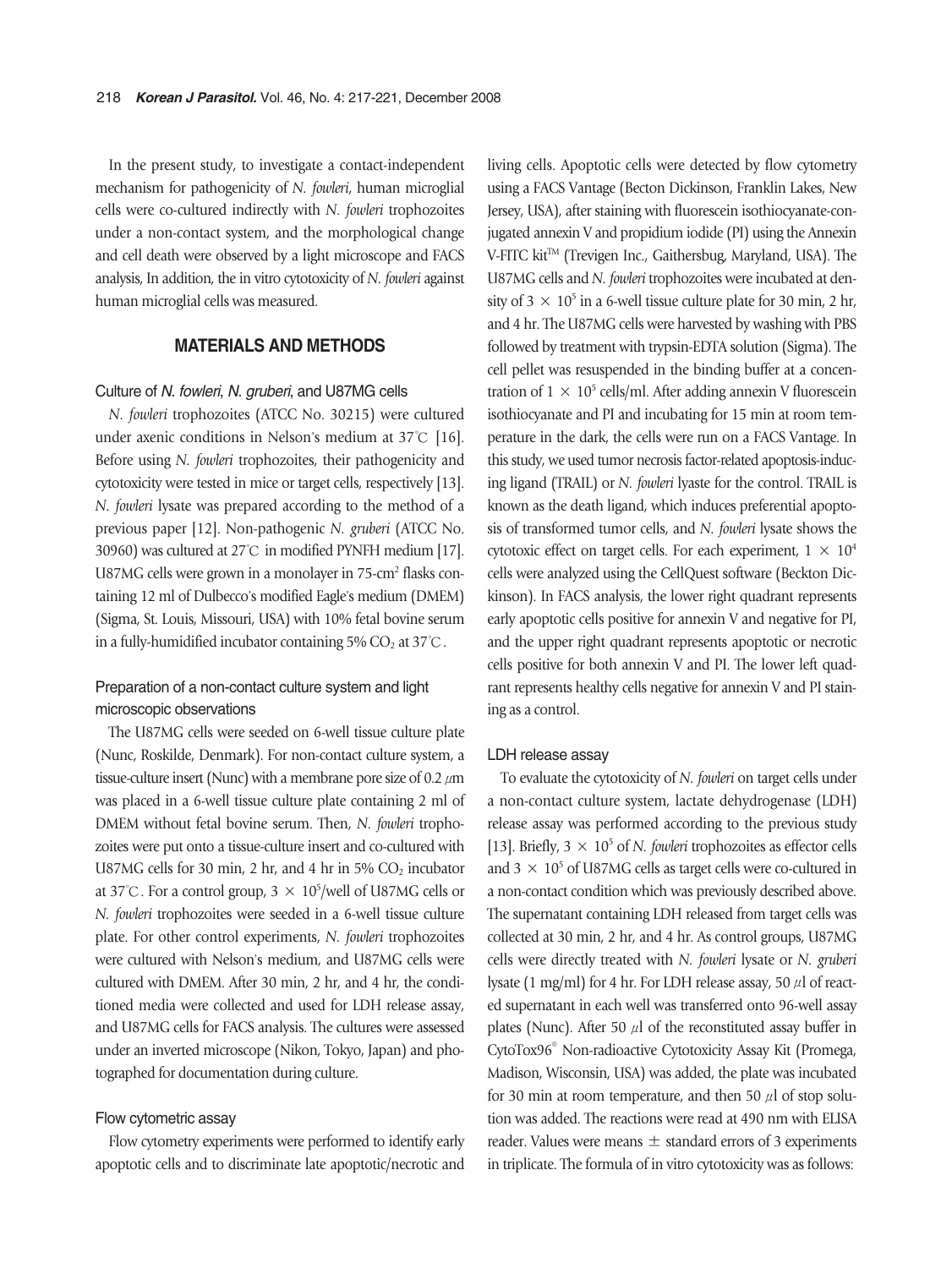Cytotoxicity (%)=

 $\frac{\text{Sample release-Spondaneous release}}{\text{Maximum release-Spondaneous release}} \times 100$ 

#### Statistical analysis

Statistical differences between groups or samples were determined with Student's 2-sample *t*-test. The difference was considered significant when *P* was < 0.05.

## **RESULTS**

#### Cytopathic changes of U87MG cells

The U87MG cells co-cultured with *N. fowleri* trophozoites at 30 min, 2 hr, and 4 hr in a non-contact system showed serious morphologic changes such as the cell membrane destruction and a reduction in cell number during the culture periods (Fig. 1). However, U87MG cells treated with 1 mg/ml of *N. fowleri* lysate revealed only a little morphologic change similar to an untreated control group (Fig. 1).

#### Apoptotic process of U87MG cells

To detect the externalization of phosphatidylserine in early phase of apoptosis, we performed annexin V-FITC binding assay. *N. fowleri* trophozoites induced the apoptosis of U87MG cells in a non-contact culture system, as which showed the distinguishment between viable, apoptotic, or necrotic cells by staining of annexin V in combination with PI (Fig. 2). In FACS dot plots, apoptotic cells shifted the lower right quadrants, annexin

V-positive and PI-negative staining populations. The U87MG cells co-cultured with *N. fowleri* trophozoites in a non-contact system significantly increased the percentage of apoptotic cells in comparison with the control or *N. fowleri* lysate-treated group (*P* < 0.01). When U87MG cells were co-cultured with *N. fowleri* for 30 min, 2 hr, and 4 hr in a non-contact system, the populations of annexin V-positive and PI-negative cells were 16.1, 16.6, and 16.7%, respectively (Fig. 2). The U87MG cells treated with *N. fowleri* lysate for 4 hr showed the decreasing populations of the necrotic and apoptotic cells (2.5 and 2.7%, respectively). Otherwise, when U87MG cells were treated with 100 ng/ml of TRAIL (a positive control) for 4 hr, the population of annexin V-positive and PI-negative cells was 13.3% (Fig. 2).

#### In vitro cytotoxicity of *N. fowleri* trophozoites on U87MG cells

To further confirm the in vitro cytotoxicity of *N. fowleri* trophozoites, we performed LDH release assay. When U87MG cells were co-cultured with *N. fowleri* trophozoites for 30 min, 2 hr, and 4 hr in a non-contact system, *N. fowleri* trophozoites showed 40.5, 44.2, and 45.6% cytotoxicity in a time-dependent manner, respectively (Fig. 3). When the U87MG cells were treated with 1 mg/ml of *N. fowleri* lysate, the cytotoxicity of amebae on target cells ranged from 10.2 to 13.6% (Fig. 3). In other words, *N. fowleri* trophozoites co-cultured with target U87MG cells for 4 hr in a non-contact system showed maximum 45.6% cytotoxicity, whereas *N. fowleri* lysate showed maximum 13.6% cytotoxicity  $(P < 0.01)$ . Under the same conditions, non-pathogenic *N. gruberi* trophozoites showed 10.2, 12.4, and 13.2% of



Fig. 1. Light microscopic images. These images show the cytopathic effects of *N. fowleri* trophozoites on U87MG cells in a contact or a noncontact culture system. *N. fowleri* lysate treated directly at concentration of 1 mg/ml for 4 hr. The control was cultured with U87MG cells only at the same condition. (A, B) control (×100, ×200), (C, E, and G) U87MG cells co-cultured with *N. fowleri* trophozoite in a non-contact system for 30 min, 2 hr, and 4 hr, respectively (×200), (D, F, H) The U87MG cells treated with *N. fowleri* lysate for 30 min, 2 hr, and 4 hr, respectively (×200).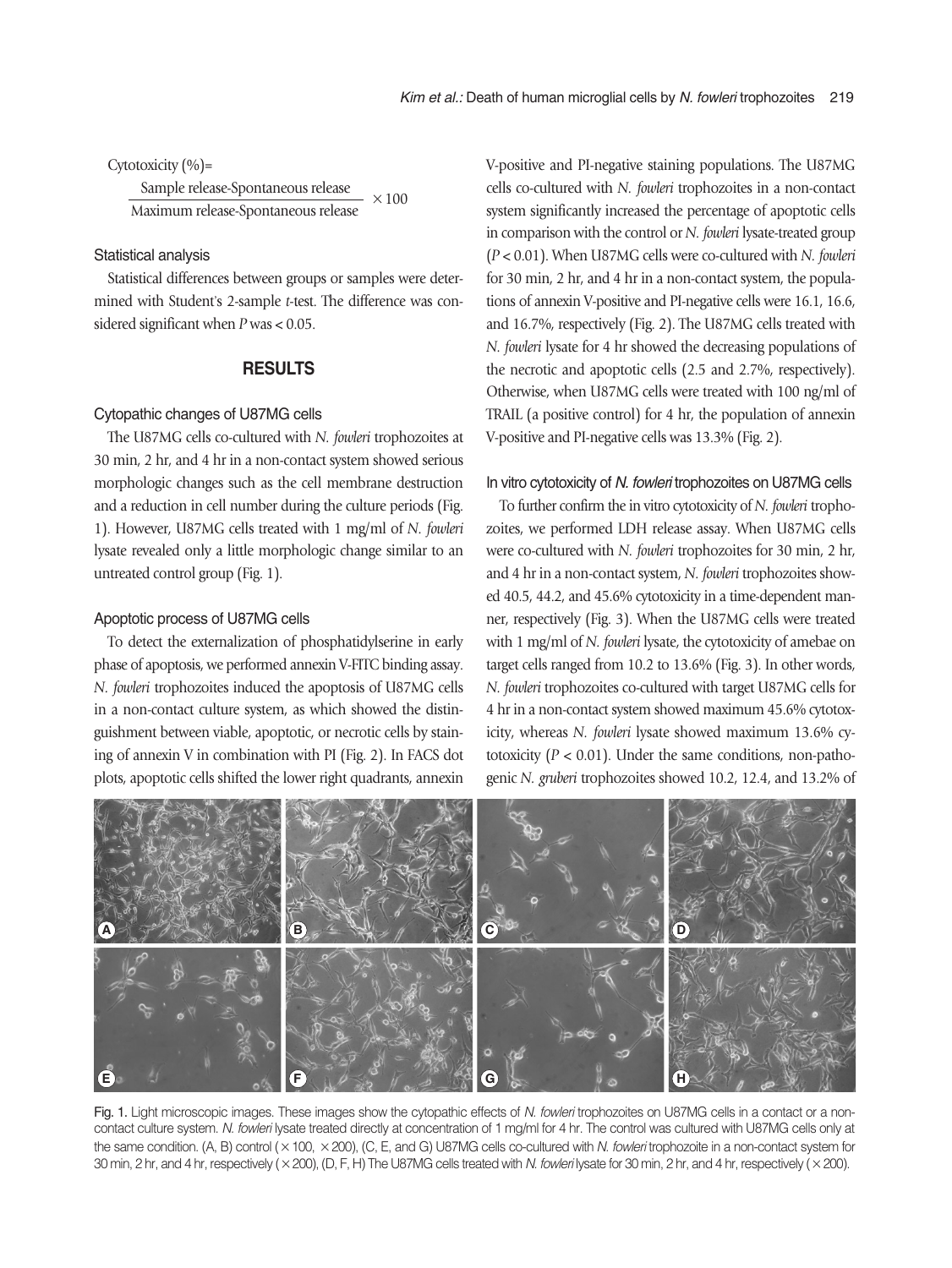

Fig. 2. FACS analysis for apoptosis of U87MG cells. (A) The U87MG cells were co-cultured with *N. fowleri* trophozoites for 30 min, 2 hr, and 4 hr. The U87MG cells (1 mg/ml) were directly treated with *N. fowleri* lysate or TRAIL (100 ng/ml) for 4 hr. Untreated U87MG cells and TRAIL was used as a control and positive control for apoptosis, respectively. (B) Quantitative analysis calculated from FACS data. The



Fig. 3. In vitro cytotoxicity of *N. fowleri* against U87MG cells in a non-contact system by LDH release assay. The *N. fowleri* trophozoites showed higher cytotoxicity than those of *N. gruberi* trophozoites, *N. fowleri* lysate and *N. gruberi* lysate used as the control group.

cytotoxicity, whereas the cytotoxicity of *N. gruberi* lysate ranged from 6.1 to 6.4% (Fig. 3).

## **DISCUSSION**

It is known that the adhesion to target cells plays an important role in cytopathogenicity of *N. fowleri*. In case of *Entamebae histolytica*, it was reported that the contact with host cells is needed to cause apoptosis [18]. But, recently, it was reported that released or secreted molecules as well as adhesion to host cells induce the cell death of target cells [19]. *N. fowleri* trophozoites release cytolytic molecules, phospholipolytic enzymes and acid phosphatase which are required for the invasiveness in vivo as well as the cytopathogenicity in vitro [20]. In another free-living amebae, *Acanthamoeba* spp., cytopathogenic effects on host cells require the adhesion to host cells in order to phagocyte the target cells [21]. In addition, there are many molecules related to killing of target cells, such as proteolytic enzymes, including serine proteases, metalloproteases, elastases and cysteine proteases [22,23].

In the present study, we demonstrated that some molecules released from *N. fowleri* trophozoites induce apoptosis of human microglial cells (U87MG cells). This apoptosis occurred without the contact of amebae to target cells. This result suggests that *N. fowleri* trophozoites produce certain virulent molecules that can induce the early apoptotic pathway in U87MG cells. The in vitro cytotoxicity of *N. fowleri* trophozoites against target cells was observed previously and most of them were related to a contact-dependent mechanism including food cup formation [12]. Until now, the contact-independent mechanism of cell death due to amebae was not noted clearly. These results suggest that *N. fowleri* trophozoites have the potential virulent factors to cause cytotoxic effects without adhering to host cells. Our study show for the first time that *N. fowleri* could cause apoptosis of human microglial cells in a contact-independent mechanism.

FACS analysis in the present study revealed that the target cells co-cultured with *N. fowleri* trophozoites in a non-contact system showed significantly increasing percentage of apoptotic cells in comparison with the target cells treated with *N. fowleri* lysate. Thus, we observed that molecules released from *N. fowleri* stimulated with some excretory-secretory products of target